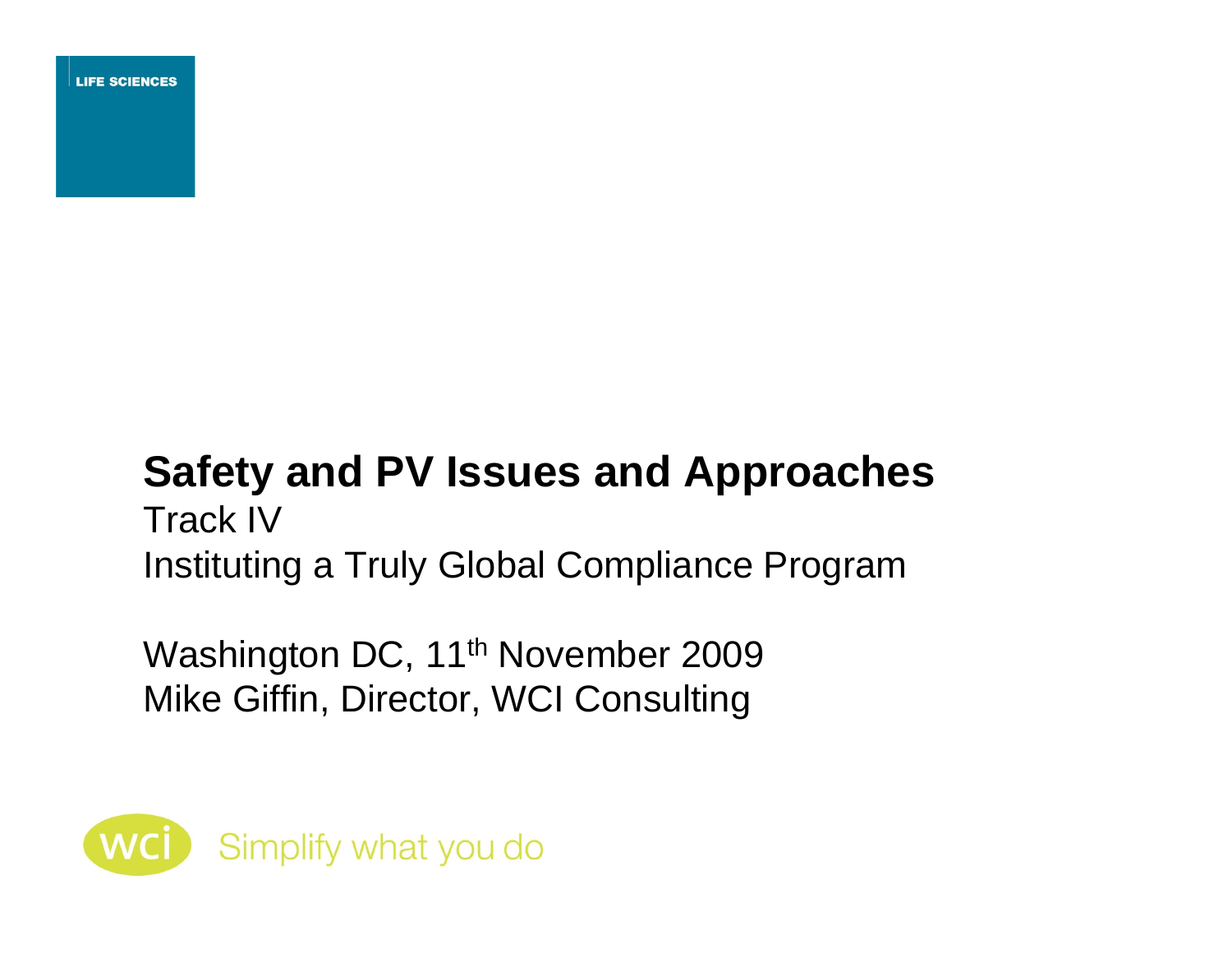## **Contents**

- WCI
- Executive Summary
- Key drivers for change
- Current and Future Regulatory focus
- Industry responses
- Conclusions

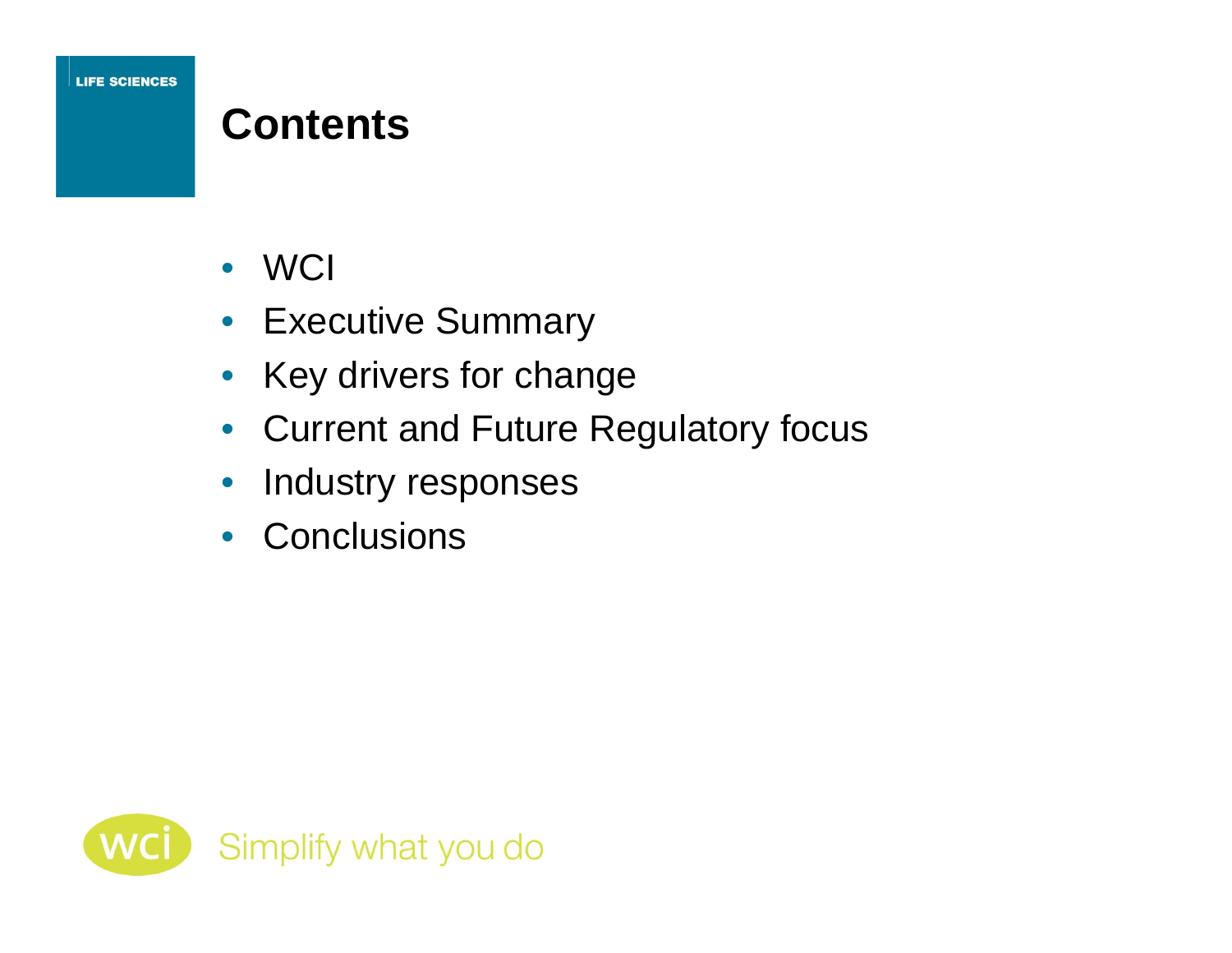## **Introduction to WCI**

- WCI have worked with many companies globally in patient safety for over 15 years
	- Anticipating and responding to future regulations
	- Identifying & addressing gaps in compliance and product risk
	- Developing Safety strategy, transforming operations
- WCI manage pvnet Forums for sharing practices and developing the future of Safety
	- 50 member companies: Pharma, Biotech, Consumer, Devices

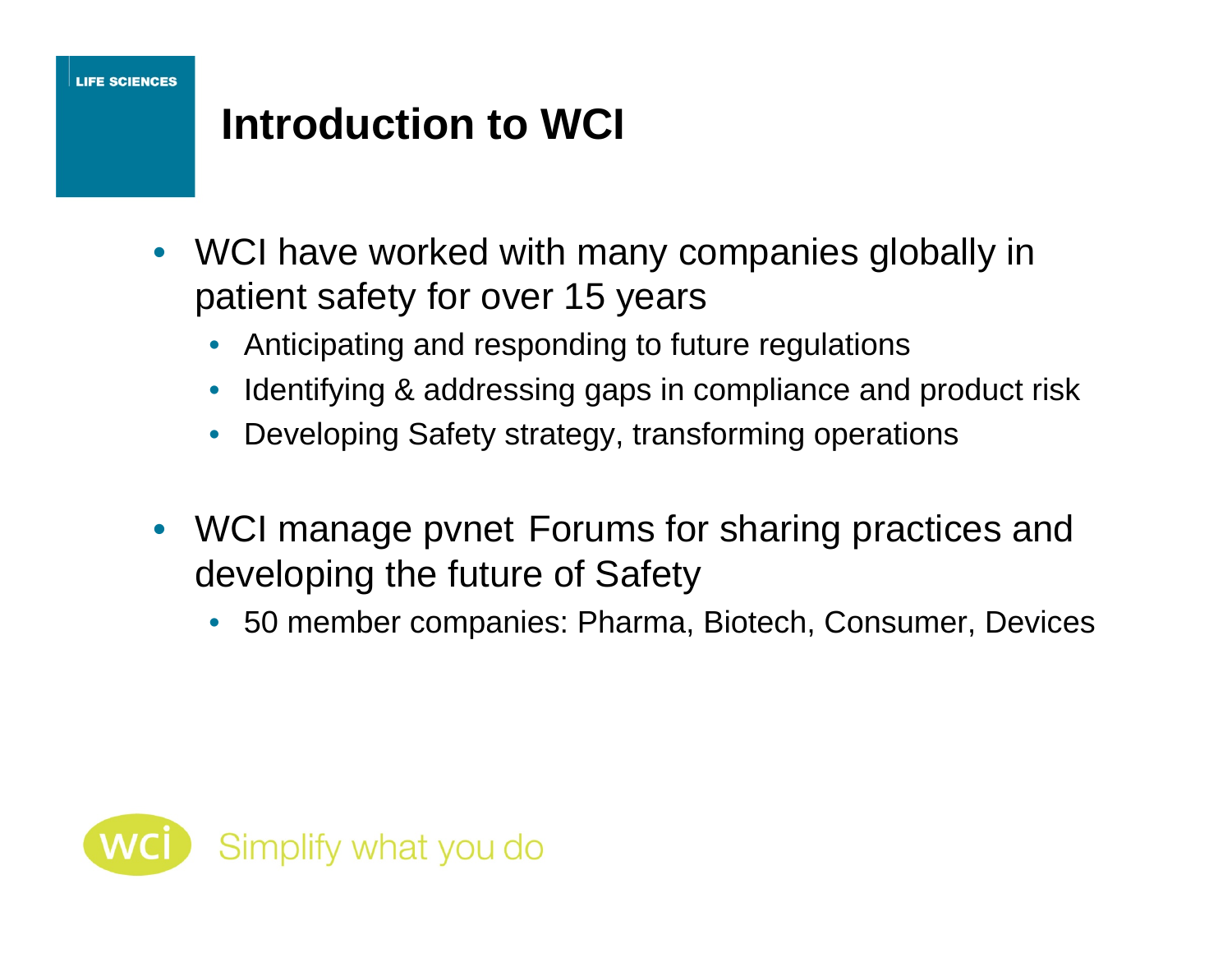## **Executive Summary**

- Regulatory emphasis shifting towards proactive saftey
- Need for well defined Signal Detection and Safety Risk Management processes & governance
- pvnet members working together to ensure safety activities are integrated
- Many companies redesigning their operating model to account for strategic drivers
- Need for alternative Sourcing methods, enhanced Skills and Competencies
- Integrated cross functional, collaborative approach to patient safety risk, closed loop approach is critical

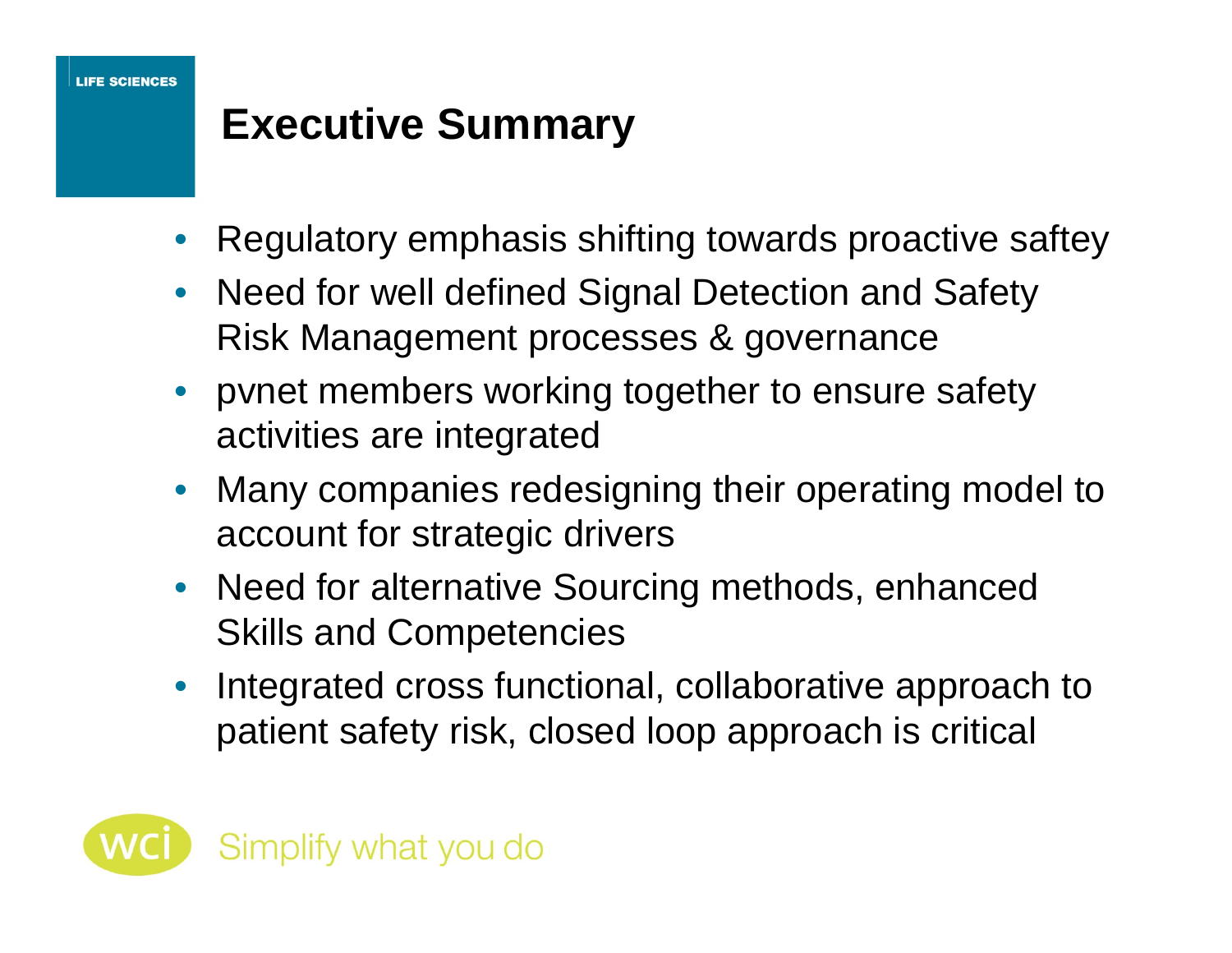## **Key drivers for change**

- Move beyond compliance to proactive, medically driven safety risk management
- Increased interest in drug safety by a growing number of stakeholders
- Changing case profile: Increase in caseload accompanied by increase in proportion of serious cases
- Constantly evolving regulatory environment with increased enforcement
	- Redesign of EU Pharmacovigilance system
	- Volume 9A: Guidelines on Pharmacovigilance
	- New REMS regulations
- FDA shift toward more proactive PV and mirroring EMEA focus on risk management
	- Draft REMS Guidance recently released for U.S.
	- CDRH considering REMS-like powers for devices
- FDA focusing on social media and relationship to PV
	- Emphasizes need for scalable model, efficient and effective processes and likely data mining solution
- Increasing global focus on what and how to present information to consumers
	- Proposed Volume 9A revisions clarify ways in which MAH performa outreach to consumers, maintains ban on DTC advertising
	- FDA issued draft guidance on proprietary naming submissions and is also evaluating role of effectiveness information in print advertising for prescription drugs

Simplify what you do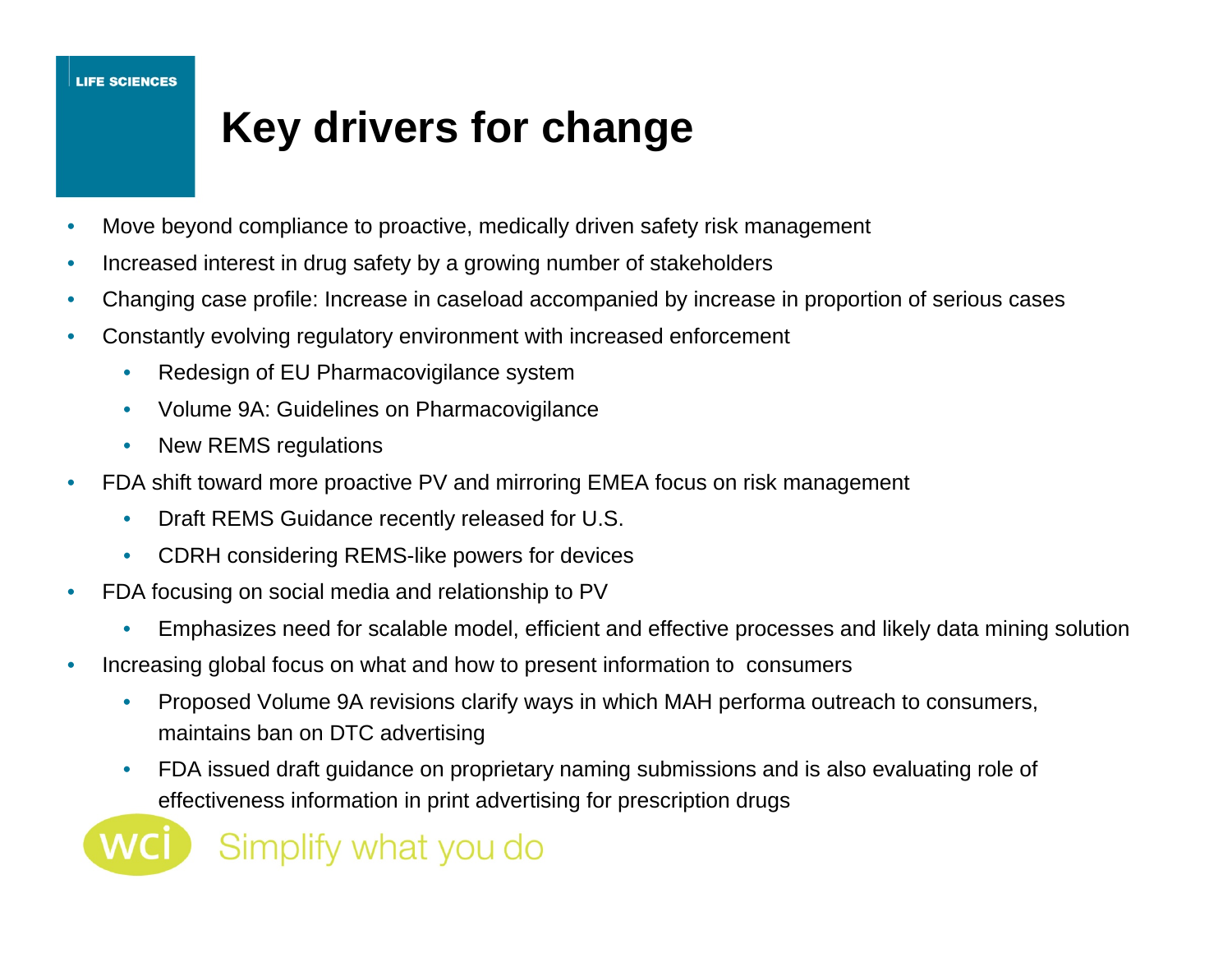## **Changing focus of safety – from reactive to proactive**



Simplify what you do **WC**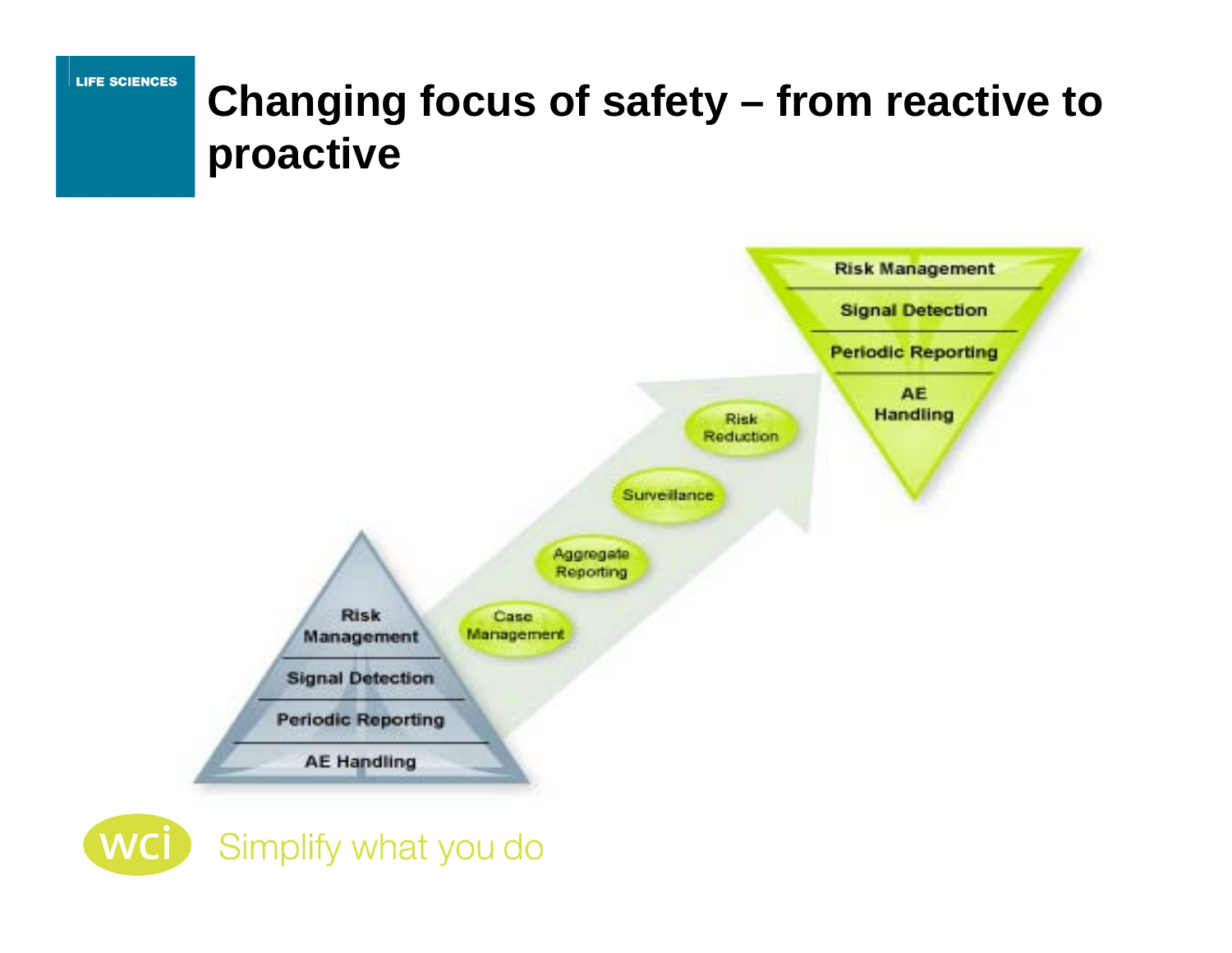**LIFE SCIENCES** 

# Signal detection is becoming a key focus area for PVNet members



Investment in signal detection has grown over the past four years



The ratio of internal to regulatory signals is increasing





#### Process refinement is resulting in more specific outcomes



Internal signals are of a higher quality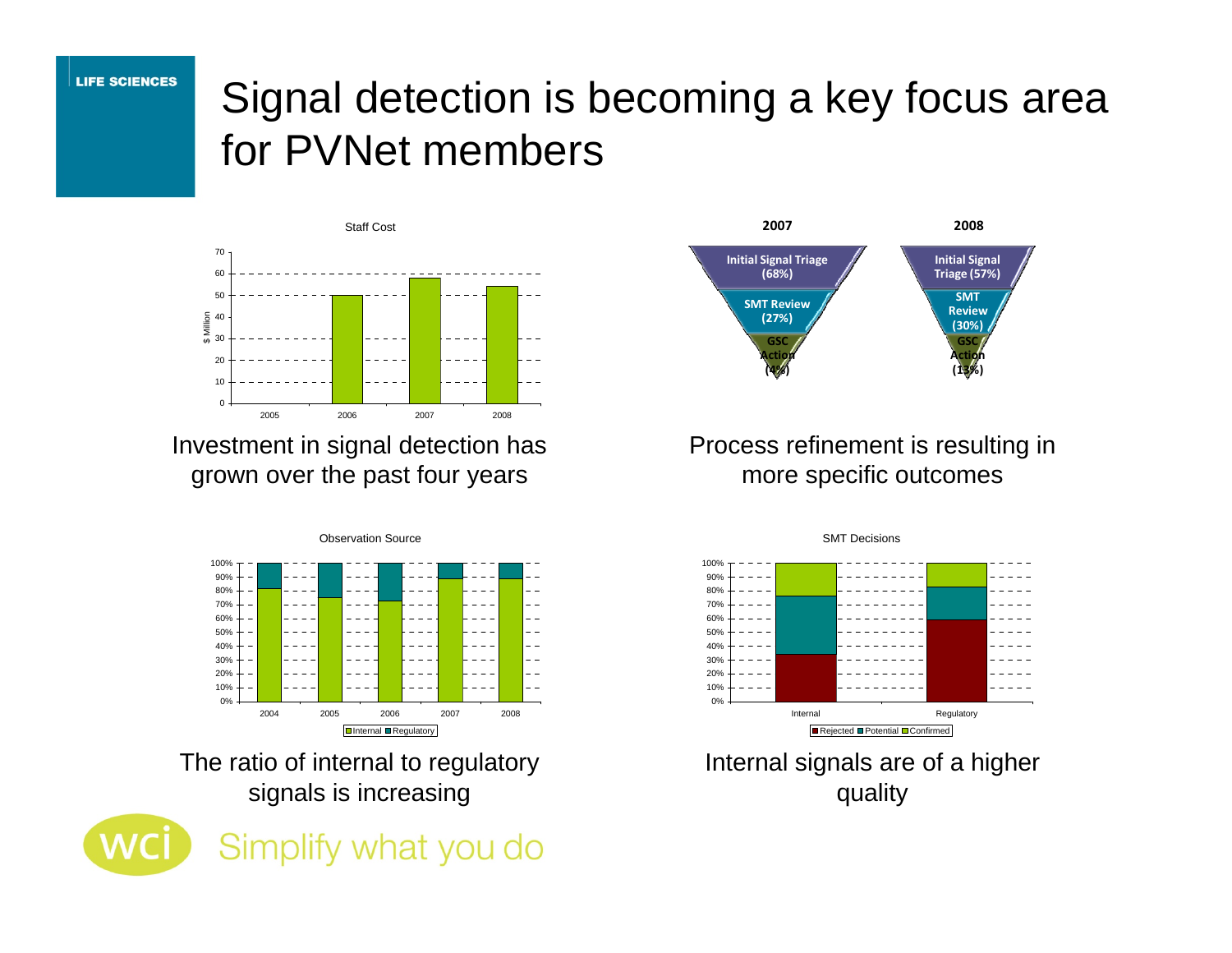**LIFE SCIENCES** 

Members are relying upon routine PV as defined in their PV Systems, more often than Enhanced PV or Risk Minimisation RMPs

- On average 46% of RMPs included Enhanced PV (e.g. PASS studies, sentinel sites, AE of special interest)
- On average 26% of RMPs included Risk Minimization (e.g. patient registries, influencing behaviour on appropriate use, and patient education programs)

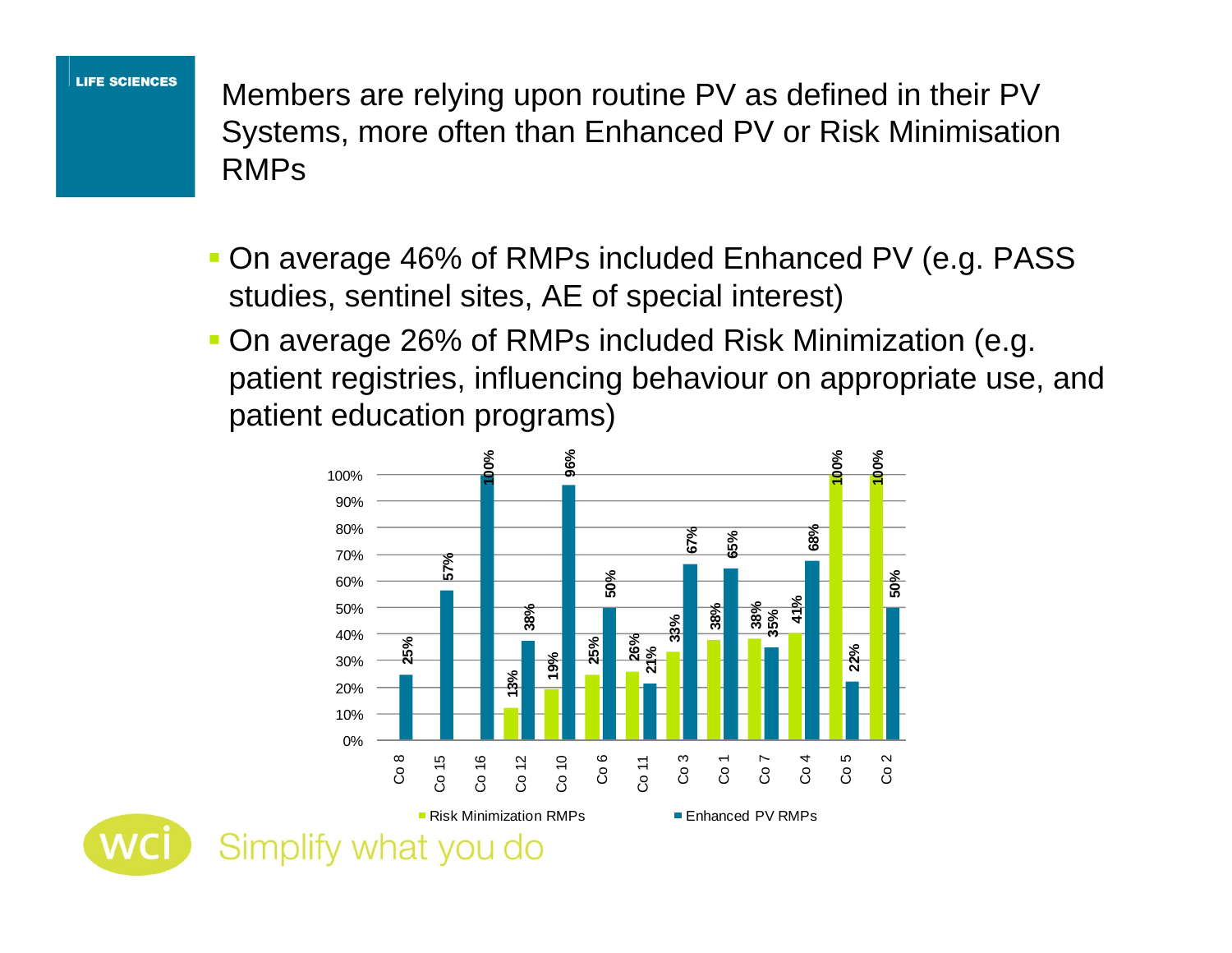For pvconnect members, less than half of RMP activity relates to new submissions

- Companies which submitted MAAs before the EU RMP template was released are putting effort into updating their RMPs to meet the new expectations
- **Regulators are requesting RMPs for established products**
- RMPs are being updated to reflect new understanding of product's benefit -risk profile



New RMPs New Submission ■New RMPs Marketed Product ■RMP Updates

Simplify what you do

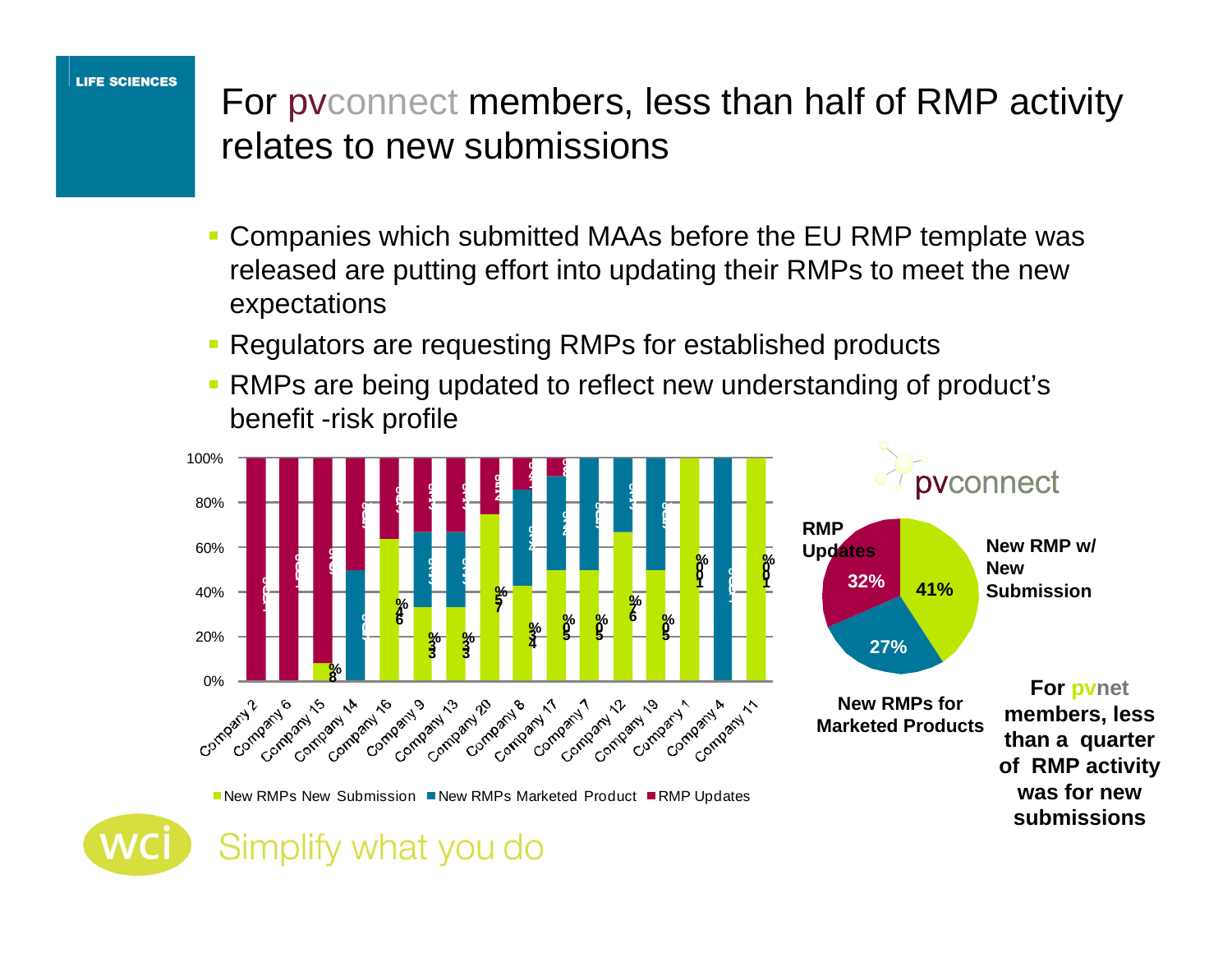Safety Risk Management – new requirements (pvnet 2008 view)

- Establish Safety Mgt Teams across the product lifecycle from FIH
- Develop SOPs covering the processes of how safety risk information & document development will be managed
- Ensure Safety has access to all relevant data and oversight of all local additions/updates to approved RMPs
- Define clear accountability for ensuring RMP commitments are undertaken in a timely and effective manner
- Develop qualitative and quantitative tools to assess the effectiveness of risk minimization activity
- Develop mechanisms to feedback the effectiveness of RMPs and their associated risk intervention actions

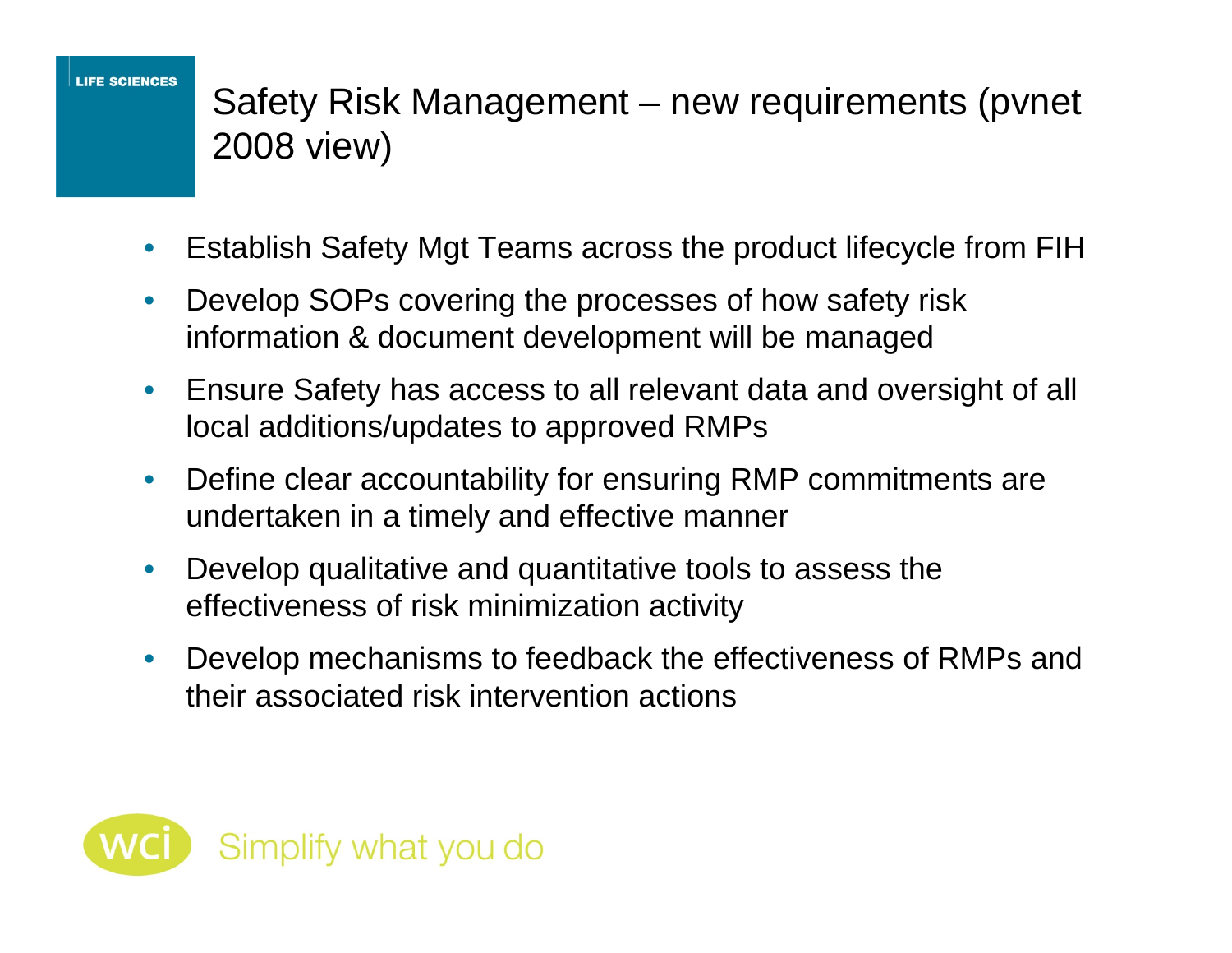WCI's Good Risk Management Practices model is central to the Safety Risk Management approach



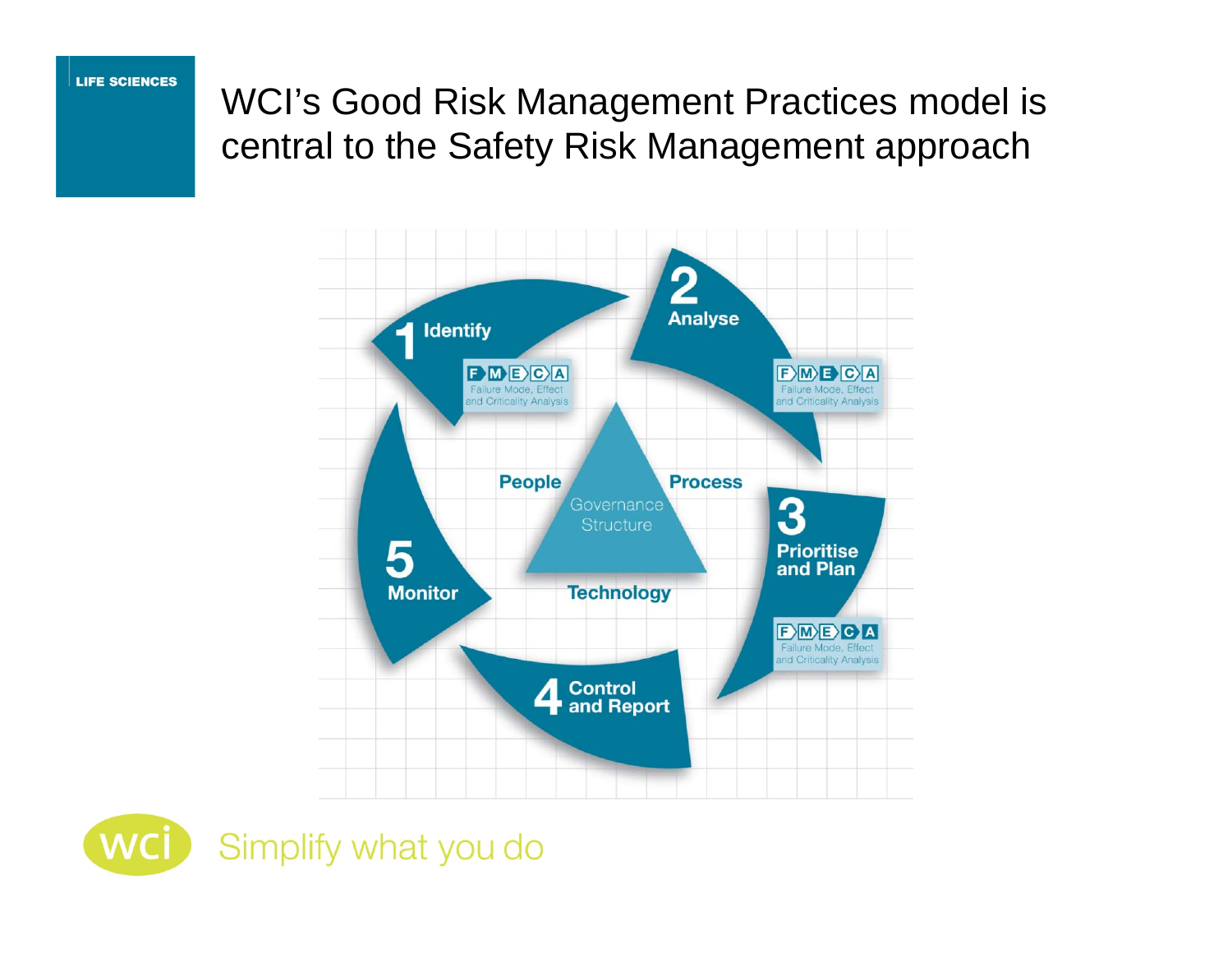### Many companies are beginning the transition to Patient Safety "Good Risk Management Practice"



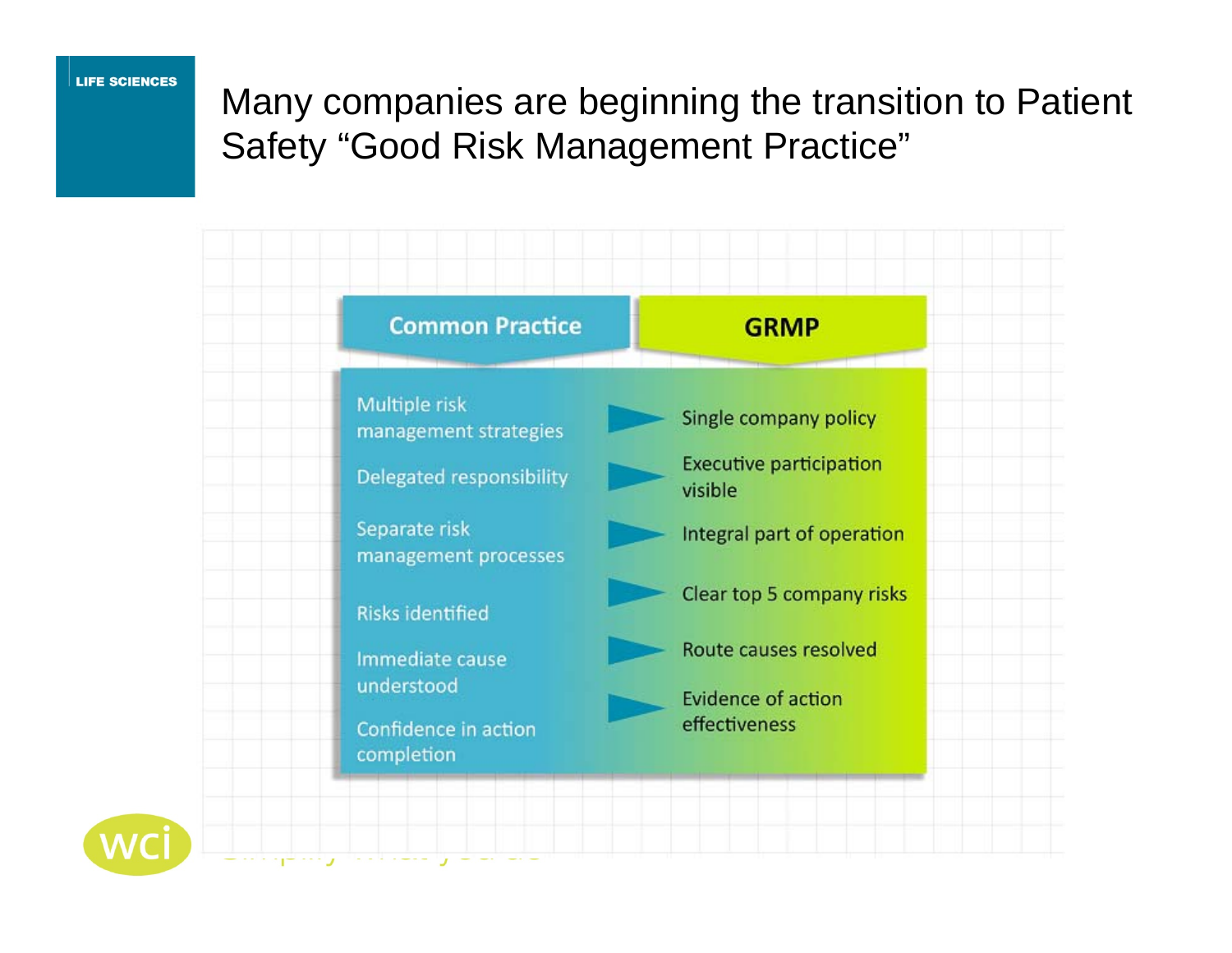### Integrated programs are required to ensure patient safety and compliance

#### **Life Cycle Safety Risk Management**

- Formalised and consistent safety RM process throughout product lifecycle
- Safety Management Teams manage the process
- Proactive auditable signal detection process which consideres relevant internal and external sources

### **Governance & Quality Mgt System**

- Develop Governance & Quality Management Systems to integrate and transparently control PV processes and decisions

#### **Enabling organisation**

- Align Global organisation to enable proactive engagement of drug safety professionals
- Increase risk management capabilities and alignment with partner functions

#### **Routine PV processes**

- Automation to replace manual processes
- PV Sourcing via Capabilities in new markets
- Dynamic workload balancing across Global PV

### **Supporting Technology**

- Technology to support efficient processing of data and provides advanced support for signal detection and risk management



mplify what you do

Prevention of avoidable risk to patients and company

Compliance with new and emerging regulations and authority expectations

Efficient routine processes with continued compliance